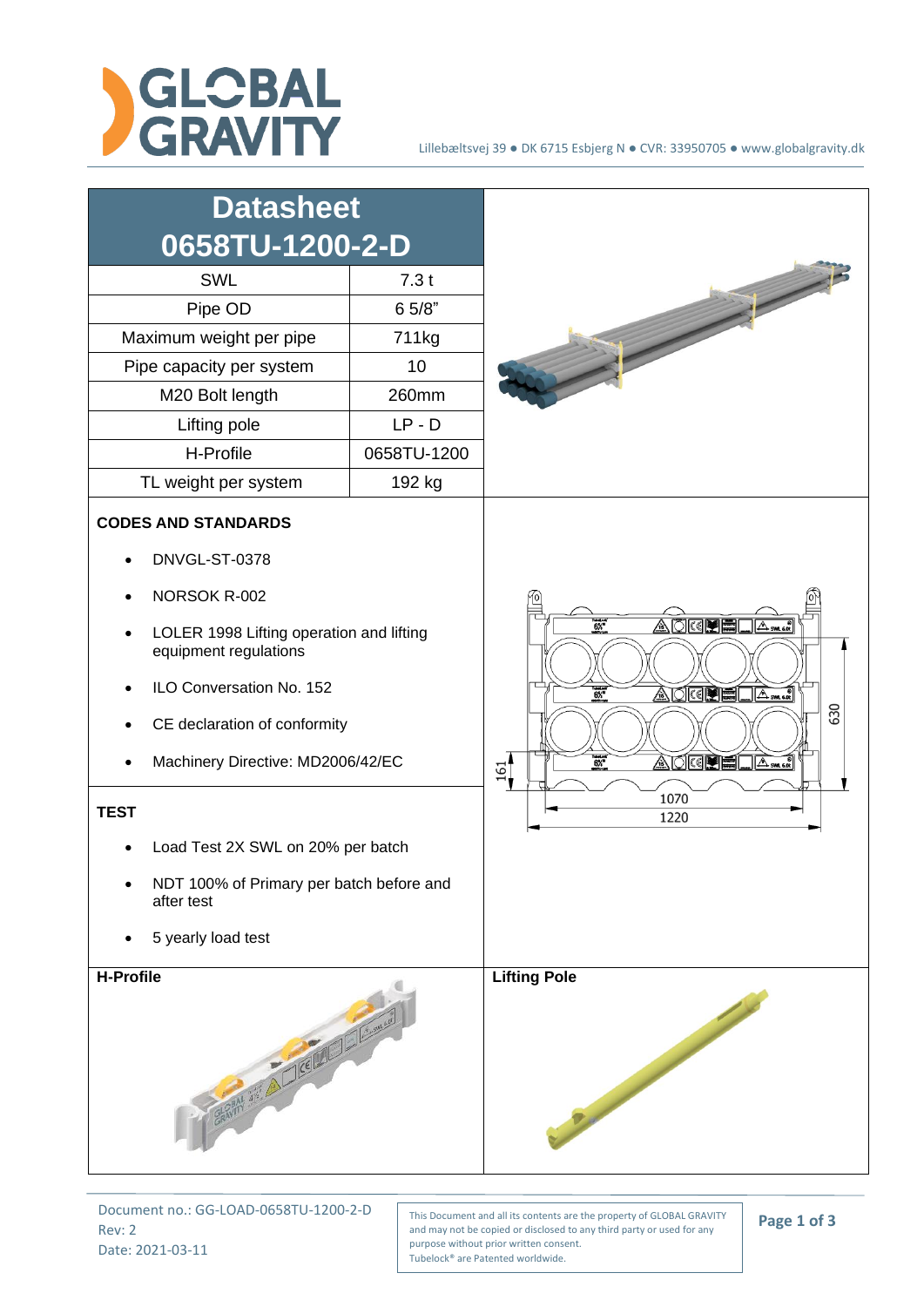

## Lillebæltsvej 39 ● DK 6715 Esbjerg N ● CVR: 33950705 ● www.globalgravity.dk



Document no.: GG-LOAD-0658TU-1200-2-D Rev: 2 Date: 2021-03-11

This Document and all its contents are the property of GLOBAL GRAVITY and may not be copied or disclosed to any third party or used for any purpose without prior written consent. Tubelock® are Patented worldwide.

**Page 2 of 3**